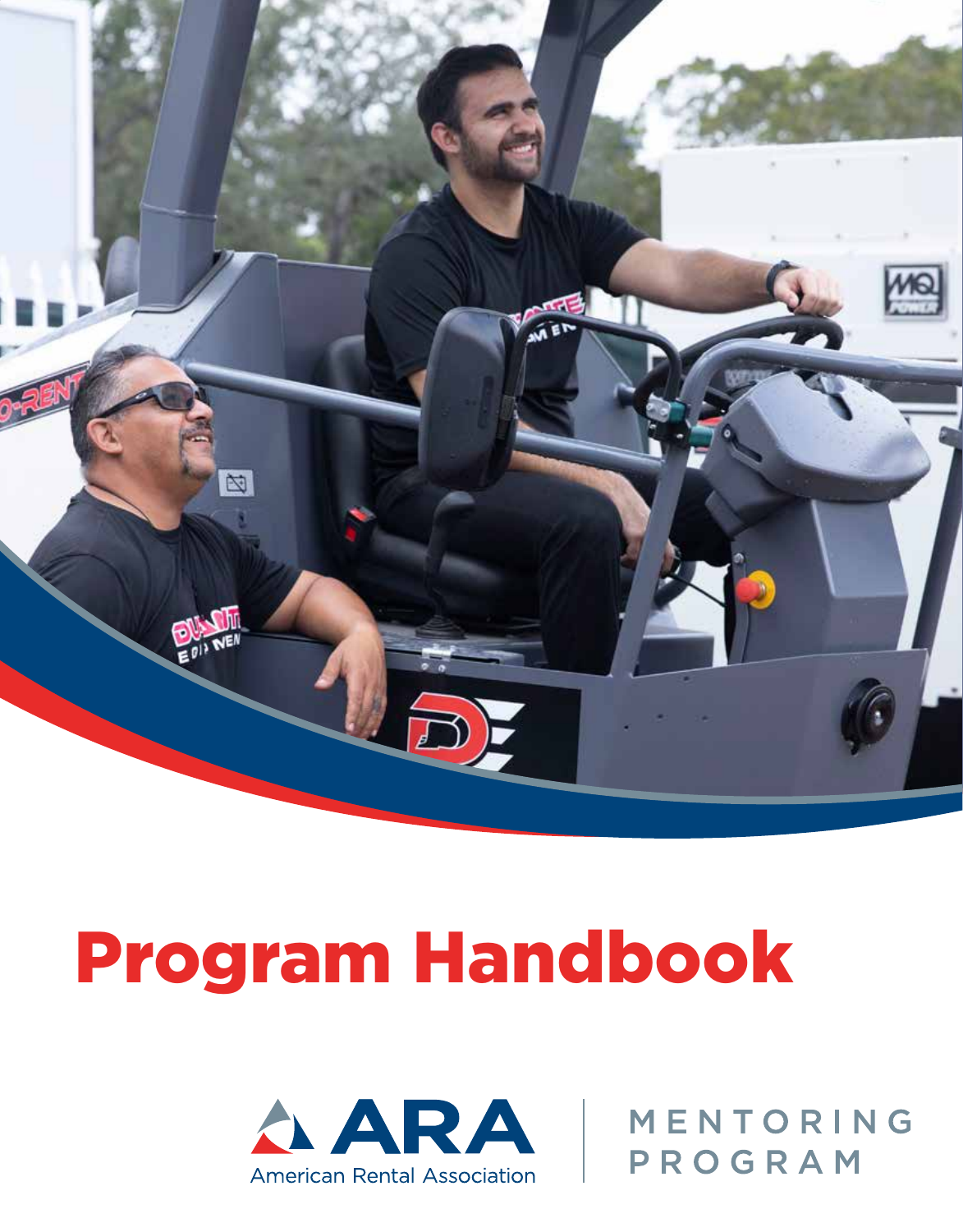

### **This handbook includes:**

- **A welcome message from the ARA CEO**
- **What is mentoring?**
- **What are some of the benefits of mentoring?**
- **The role of the mentor and the mentee**
- **The stages of a mentoring relationship**
- **Using the GROW model as a mentoring tool**
- **Program details**
- **Mentoring agreement**
- **Example "goal setting" template**

# **Using this handbook**

Some of you may have been involved in a formal mentoring relationship in the past, and for others this is a firsttime experience.

This handbook is designed to be used as a reference guide by both mentors and mentees. The contents of this handbook will assist you in getting the most out of your mentoring experience.

In addition to this reference guide, mentors and mentees will have additional resources available to them to assist with building relationships, starting conversations and working to meet the goals set at the beginning of the mentorship.

This is a pilot program, and all participants will be asked to complete a few surveys and provide feedback throughout the process to assist in evaluating what is working well and what needs adjusting. Thank you for your interest, and please let us know if we can be of assistance at any time during your participation in this program.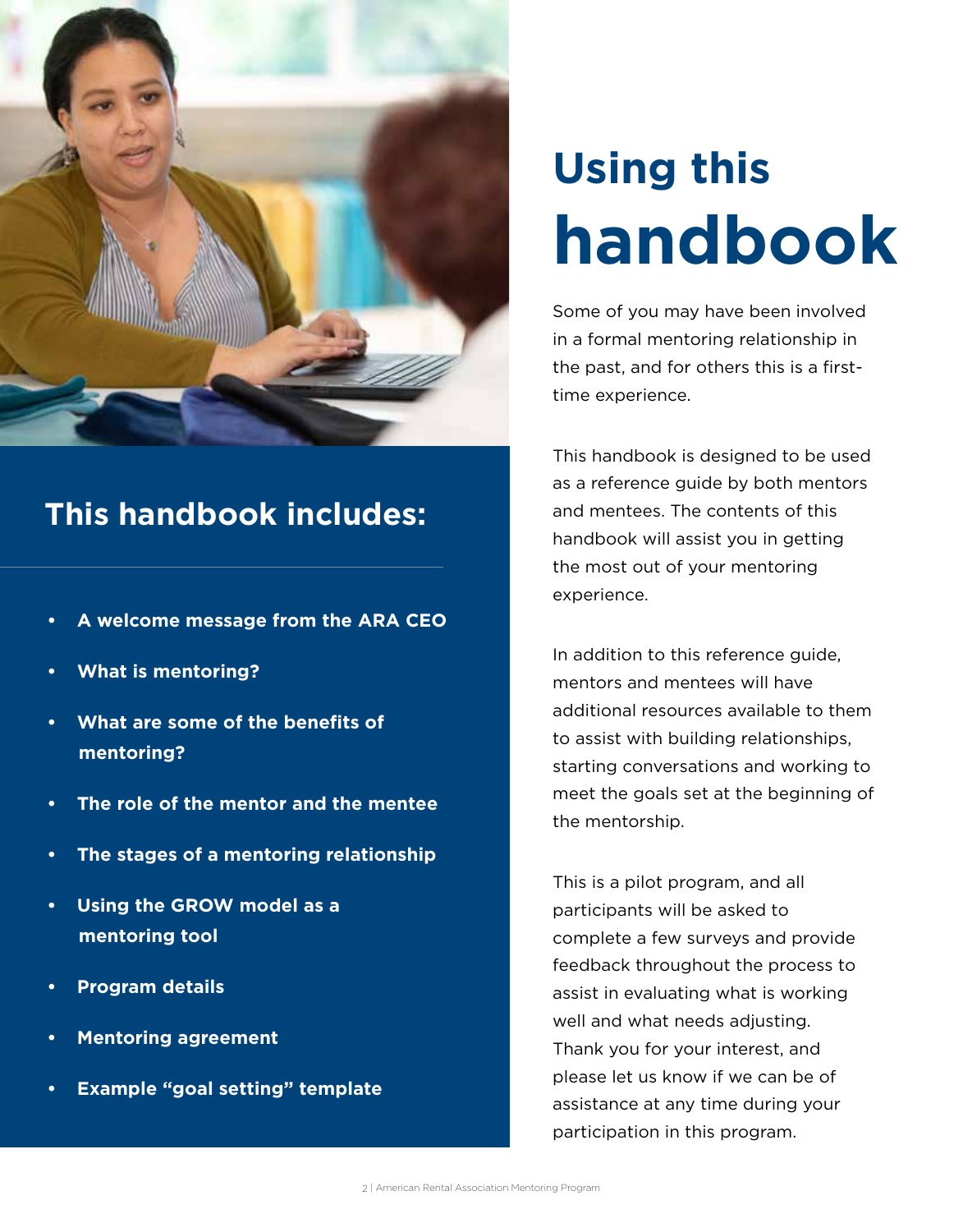

# Welcome to the **ARA Mentoring Program**



#### *A message from Tony Conant, CEO*

Thank you for your interest and willingness to participate in the inaugural class of mentors and mentees for the equipment and event rental industry.

I can assure you that the entire ARA Board is excited about what we expect to be a great program for you as mentors and mentees and for our industry.

I've been lucky enough to have some great mentors over my career. Some mentoring relationships have been formal; others more casual. In each case, the impact has been long lasting and provided me with support outside my usual network to tackle some difficult challenges and have confidence in the direction I chose to take.

The ARA Mentoring Program offers the opportunity to be mentored or to be a mentor in a professional and structured environment. Much like your involvement with the ARA, what you get out of it will be completely up to you! Mentees, you can ask your mentor pretty much anything. Mentors, you can call it as you see it. Of course, you need to be respectful and considerate – that goes without saying – but your relationship will be completely confidential and safe.

I look forward to seeing this program grow to the point where those who were mentored are ready to assist others in industry and become the mentors themselves.

I'm sure you will benefit from participating in this program, and I wish you well on your journey.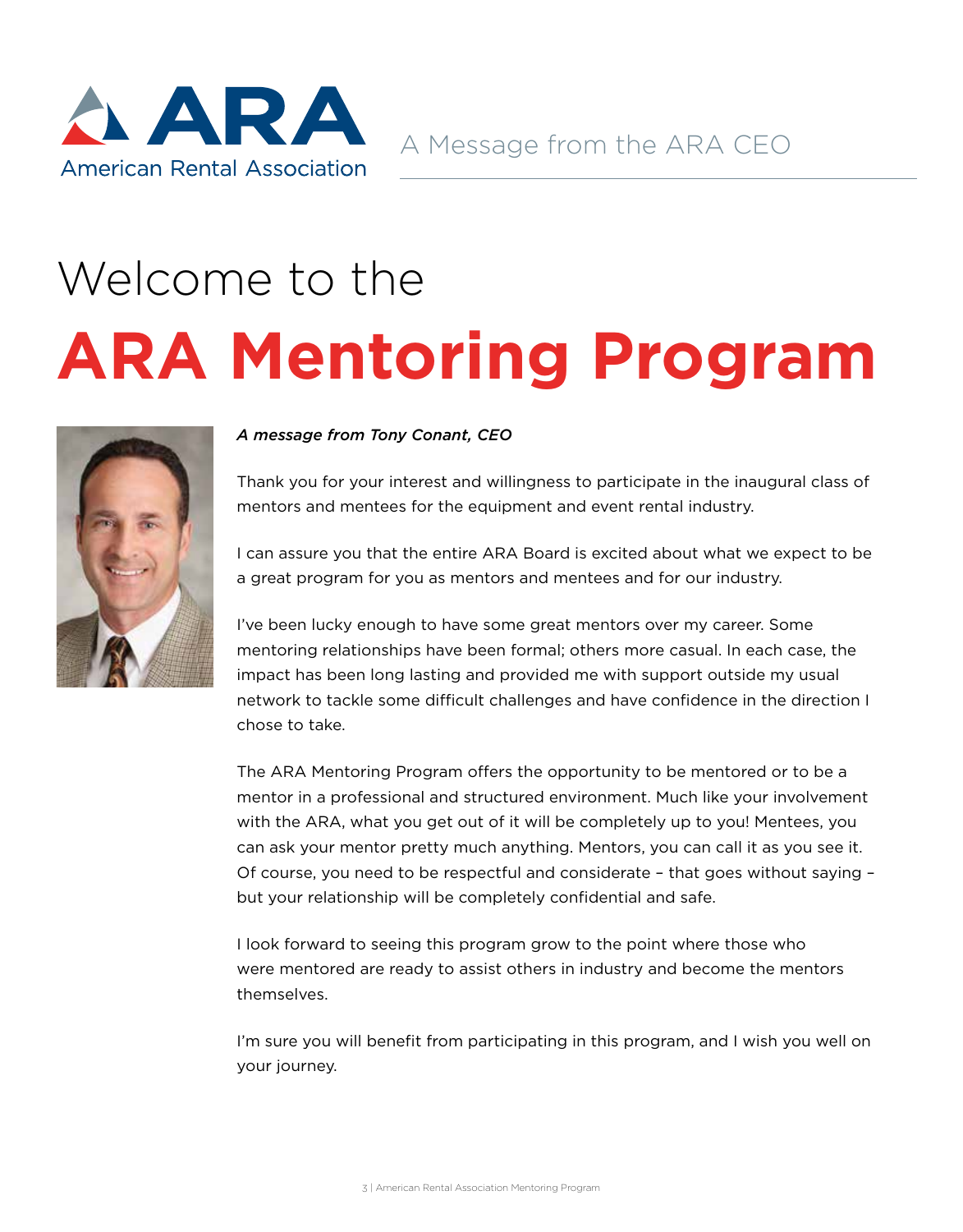# **WHAT is Mentoring?**

The concept of mentoring has been around for thousands of years, coming to us from Homers' Odyssey. Mentor was the teacher of Telemachus, the son of Odysseus.

Mentoring is a powerful personal development and empowerment tool. It is an effective way of helping people to progress in their careers and to realize their full potential.

Mentoring is a partnership between two people, the mentor and the mentee, who normally work in a similar field or share similar experiences. It is a relationship based upon mutual trust and respect.

A mentor is a guide who can help the mentee to find the right direction and develop solutions to career issues. Mentors rely upon having had similar experiences to gain an empathy with the mentee and an understanding of their issues.

Each mentoring experience is individual, based on the goals and career aspirations of those involved. It is a two-way, mutually beneficial learning situation based on an adult-learning model.

# **What are some of the benefits of mentoring?**

One of the reasons why mentoring is so highly regarded as a development opportunity is the benefit experienced by everyone involved in the process.

#### **Benefits to mentees may include:**

- Gaining or increasing knowledge of the industry
- Developing new skills
- Identifying areas for professional growth
- Strategic career planning
- Accessing new networks and contacts
- Finding new ways to approach old problems
- Increased confidence
- Increased job satisfaction

#### **Benefits to mentors may include:**

- Developing skills in coaching and listening
- Enhanced self-esteem through recognition of professional abilities
- Increasing industry knowledge, especially from the viewpoint of the mentee
- Developing and demonstrating management skills
- Enhancing leadership skills
- Gaining a sense of satisfaction from helping someone develop professionally
- Enhancing interpersonal skills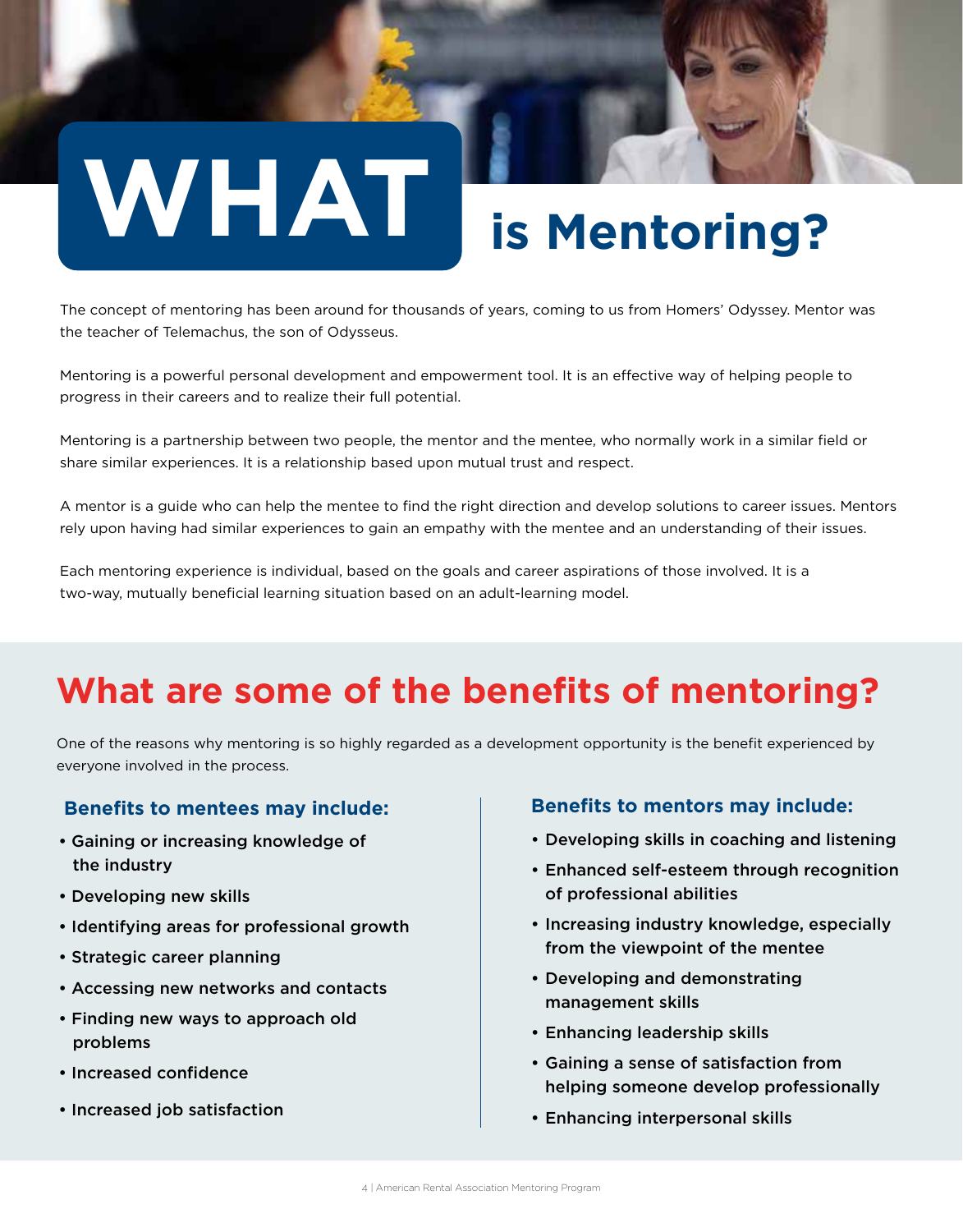# The Role of the **Mentor** and the **Mentee**

Establishing a positive mentoring relationship is very much like establishing any other valued relationship. Both parties must have a genuine desire to understand the values and expectations of the other person, and both parties must become sensitive to the other's feelings and needs.

At the same time, mentoring relationships differ from personal relationships because they are professional in nature. Both mentors and mentees are responsible for conveying and upholding the norms, values, and goals that are mutually agreed upon in the mentoring agreement.

| <b>MENTOR</b>                                        | <b>MENTEE</b>                                            |  |
|------------------------------------------------------|----------------------------------------------------------|--|
| Identify opportunities to help your                  | Be open and discuss issues freely with                   |  |
| mentee learn and develop                             | your mentor                                              |  |
| Challenge your mentee and support<br>them to succeed | Put your learning into practice                          |  |
| Share your insights and industry<br>experience       | Step outside your comfort zone                           |  |
| Ask open questions                                   | Set goals and assess them throughout<br>the relationship |  |
| Act as a role model                                  | Accept and provide feedback                              |  |
| Commit to the mentoring meetings                     | Maintain a professional relationship with                |  |
| as agreed upon with your mentee                      | your mentor                                              |  |
| Discuss the mentee's career plan                     | Discuss your goals and career plan on                    |  |
| on a regular basis                                   | a regular basis                                          |  |
| Resist the urge to take responsibility               | Invest time and be responsible for                       |  |
| for your mentee's career                             | your development                                         |  |
| Maintain a professional relationship                 | Provide your mentor with plenty of                       |  |
| with your mentee                                     | notice when scheduling meetings                          |  |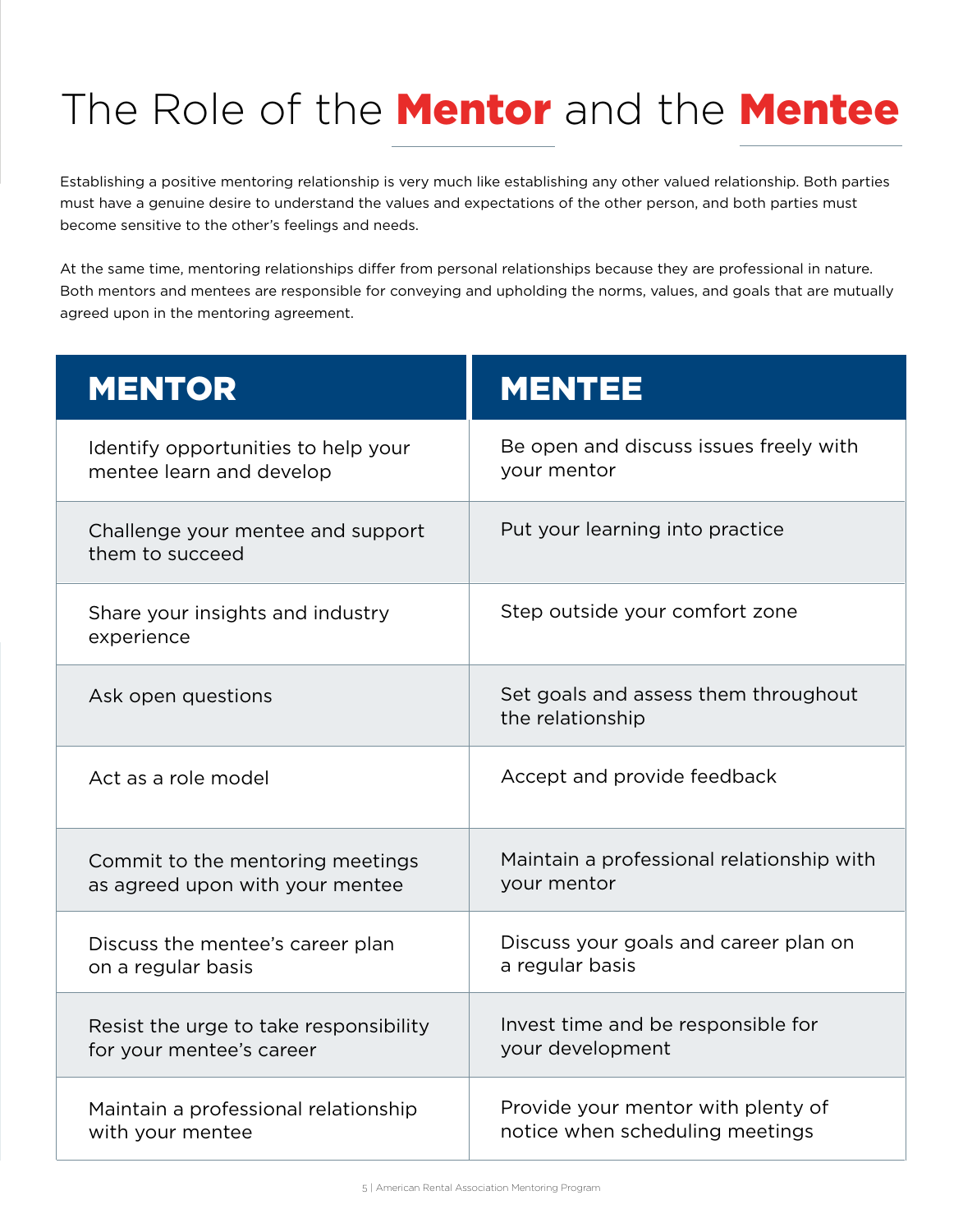# The stages of a **Mentor Relationship**

Each mentoring relationship is unique and will chart its own individual course. There are, however, four different stages that evolve throughout the mentoring relationship.



# **Building Rapport and Establishing Trust**

The focus of stage one is for the mentor and mentee to become acquainted. During this phase, the mentor and the mentee are exploring if they can work together. They are determining the alignment of values, establishing a mutual respect, agreeing on the purpose of their relationship, and establishing the roles, behaviors and expectations.

Two key competencies for the mentor to have in this phase are those of empathy and active listening. Understanding, or having rapport, is the key to building a successful mentoring partnership. Strong rapport results in effective communication, as well as a mentee who is open and willing to take the steps needed to affect change in their performance and development. Rarely are we immediately comfortable with someone we have met for the first time. This is because we have unconsciously been influenced, either positively or negatively, by their appearance, language or behavior and formed an impression as to the degree of our common issues or values. The level of relationship is then determined by virtue of how different or similar they are to us.

Active listening is an essential mentoring skill. Many mentors make the mistake of confusing "hearing" and "listening." Hearing is only the first part of listening, the physical part is when your ears pick-up the sound-waves. Listening, however, is the interpretation of what you heard that leads to understanding or misunderstanding. This is followed by the evaluation stage where you weigh the information and determine how you will use it. Finally, based on what you thought you heard and how you evaluated, you react.





- Come to meetings prepared and on time
- Listen and ask questions
- Follow the guidelines set out in your Mentoring Agreement
- Insist on confidentiality
- Agree to be open and honest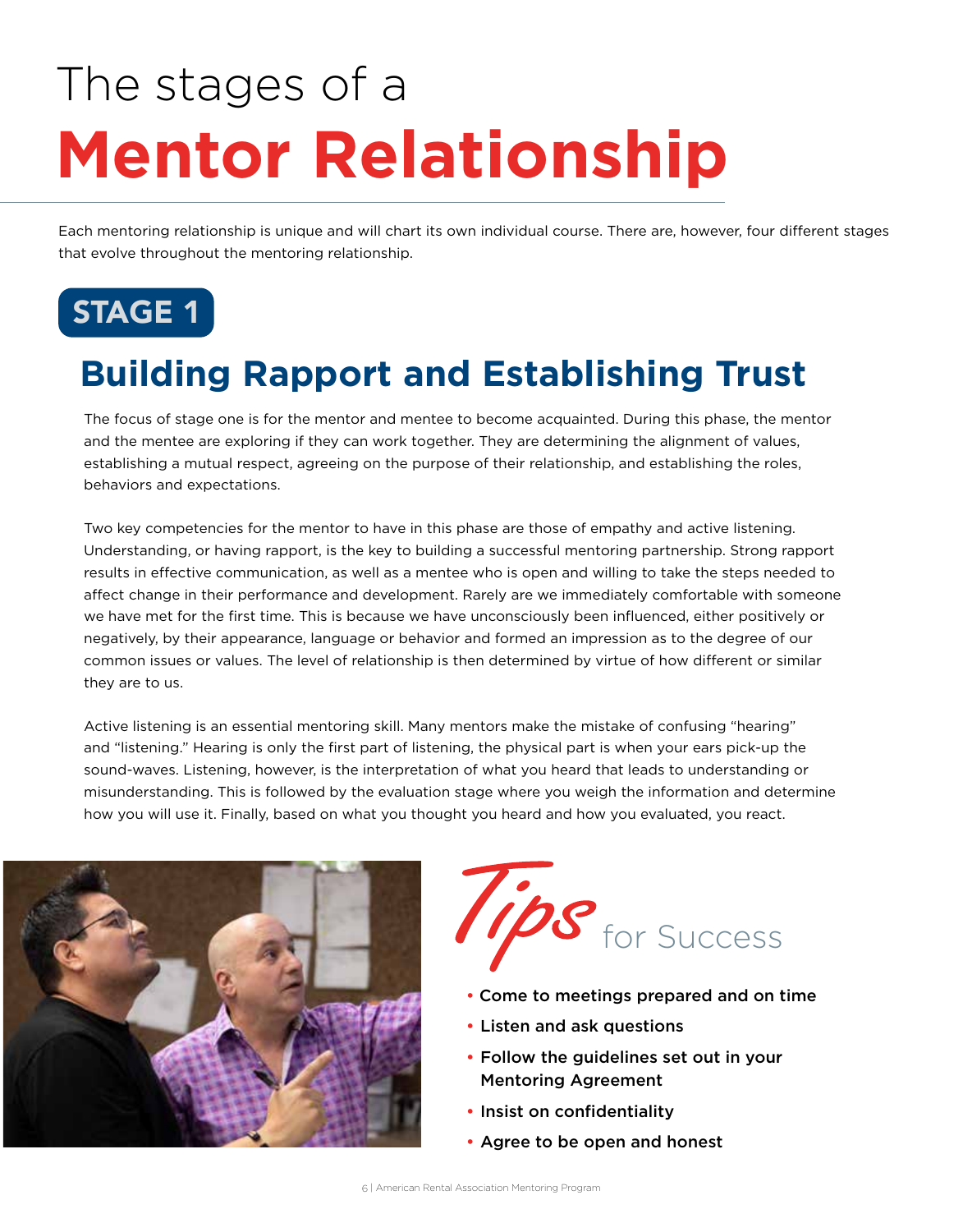### STAGE 2

## **Establishing and Setting Goals**

The focus of this stage is to establish and set goals. A useful tool is the SMART goal-setting framework. The goals that the mentee sets need to be challenging and also achievable. It is the mentor's role to evaluate the goals and provide feedback.

The SMART (Specific, Measurable, Actionable, Realistic and Timed) ruler should be run across the goals set.

#### **Questions to test SMART goals**

- Can the goal be stated in **one sentence**?
- Is the goal crystal **clear**?
- Is the goal **meaningful**?
- How will the mentee know when the goal has been **achieved**?
- What **effect** will this have on the mentee's career?
- Is the goal **attainable** within the timeframe?
- What additional **support or resources** are needed?
- How much does the mentee **want** the goal?
- What **strategies and actions** need to be put in place?
- Is the goal **realistic**?
- Is this goal realistic considering **all priorities**?



### **Are your goals SMART?**





#### **SPECIFIC**

You know exactly what the goal is.

#### **MEASURABLE ACHIEVABLE**

You are able to measure how far you have progressed towards the final goal.

The goal takes account of your particular situation at the time.

#### **REALISTIC**

The goal reflects your skills, resources and ability to achieve a specific outcome.

#### **TIMED**

There is a definite time frame against which progress towards the goal can be tracked.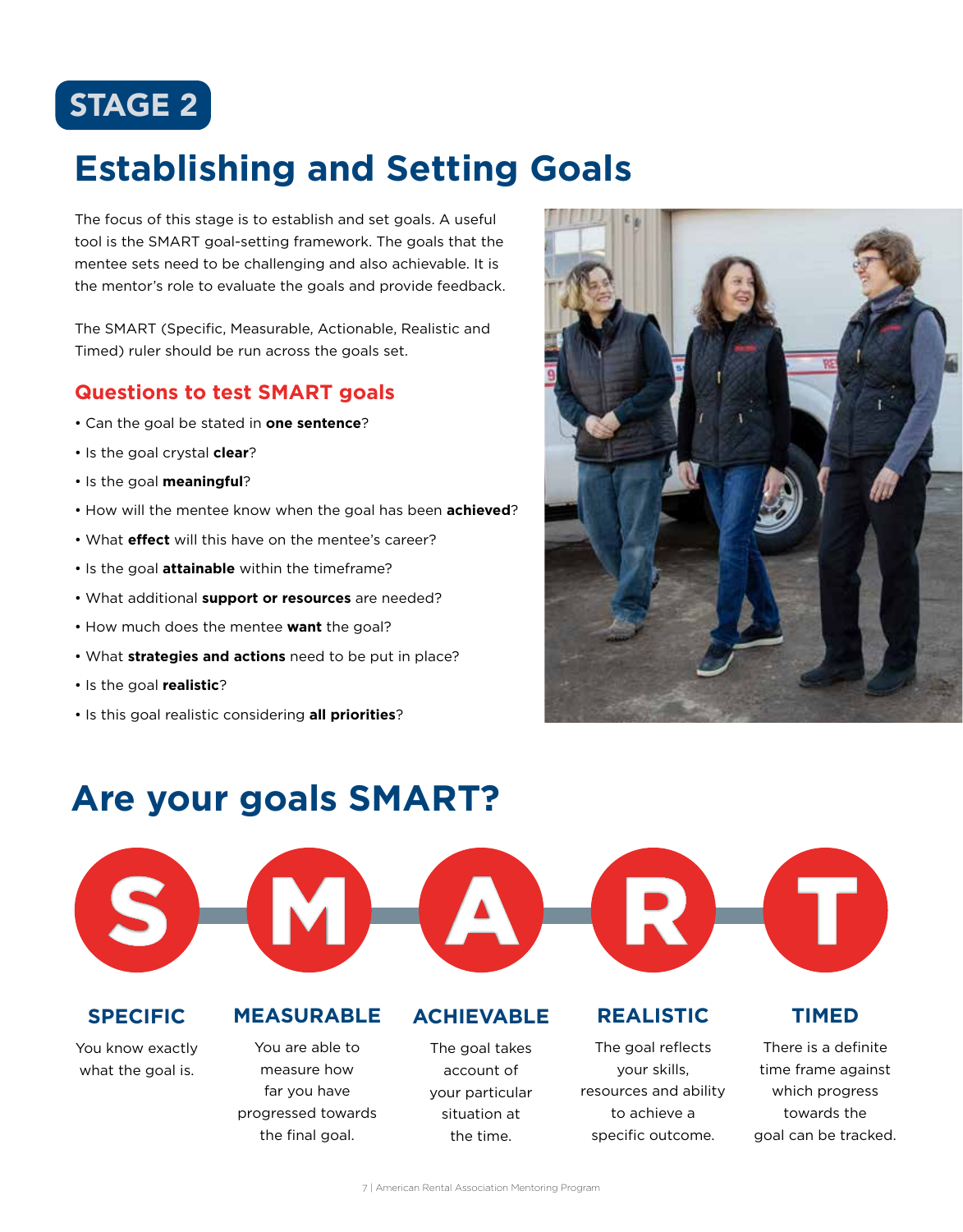### STAGE 3

# **Refining and Achieving Goals**

Throughout the mentoring relationship, goals will be refined and achieved along the journey. During this stage of the relationship, candid and constructive feedback is an important element.



- Provide specific feedback
- Be sensitive and respectful when giving feedback
- Think about your delivery; choose an appropriate time, tone and body language
- Check for understanding
- Encourage but also allow the mentee to take responsibility



FOR SOME OF YOU, THE RELATIONSHIP WILL CONTINUE ON AN INFORMAL BASIS. SOME OF TODAY'S MENTEES MAY BE TOMORROW'S MENTORS. – UNKNOWN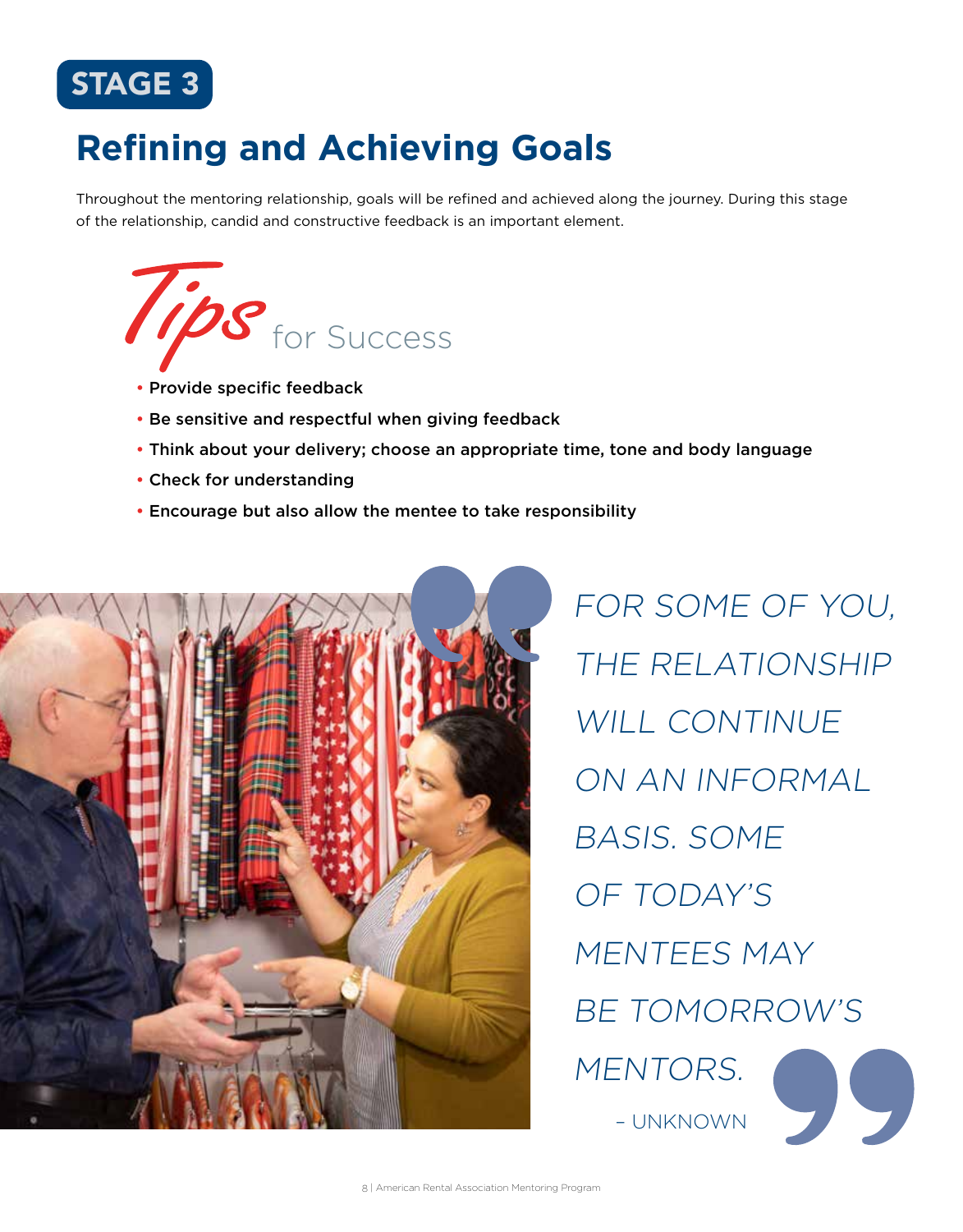

# STAGE 4

### **Closing the Formal Mentoring Relationship**

At this point, the mentoring relationship has matured. Many or significant goals have been achieved, and it is time to move on from the formal relationship.

| <b>AGREED</b><br><b>GOALS</b> | <b>MEASURES</b><br>OF SUCCESS | <b>PROGRESS</b> | <b>FINAL</b><br><b>OUTCOME</b> |
|-------------------------------|-------------------------------|-----------------|--------------------------------|
| <b>GOAL 1:</b>                |                               |                 |                                |
|                               |                               |                 |                                |
|                               |                               |                 |                                |
|                               |                               |                 |                                |
| <b>GOAL 2:</b>                |                               |                 |                                |
|                               |                               |                 |                                |
|                               |                               |                 |                                |
|                               |                               |                 |                                |
|                               |                               |                 |                                |